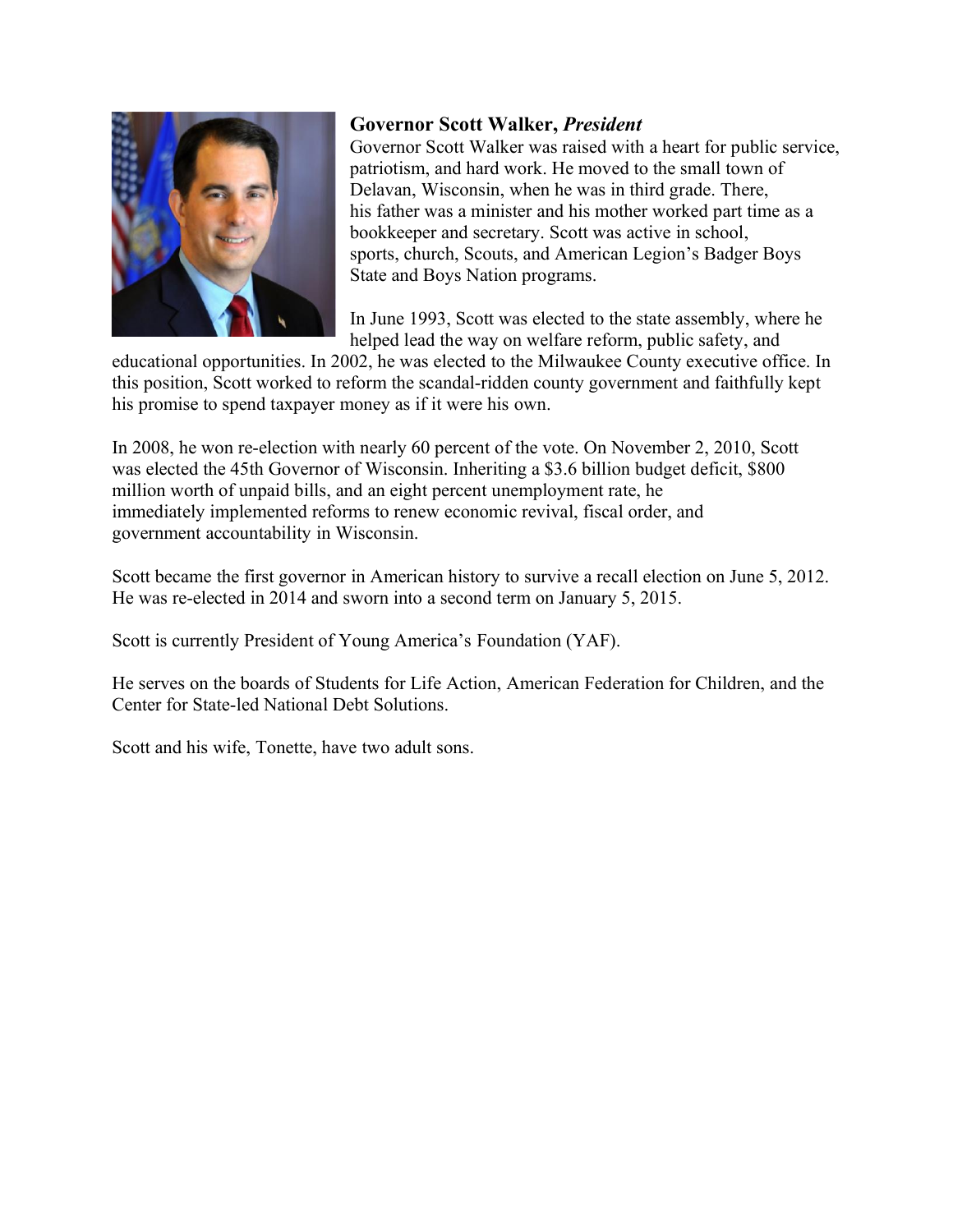

#### **Madison Habersetzer,** *Director of Conferences*

As a conference co-director, Madison Habersetzer is responsible for student programing at the Reagan Ranch. She helps equip students with the resources and skills they need to effectively defend conservative values on campus and to inspire more students to stand up for freedom!

Madison is originally from Washington State and went to school at Whitworth University in Spokane, Washington. In 2019, she graduated *summa cum laude* with a double major in history and secondary education. She is a certified teacher and is excited to

use her skills to advance the Conservative Movement.

While at Whitworth, she served as the chair of her campus' chapter of Young Americans for Freedom. During her time as chair, she organized a discussion panel about gun control and legislation, featuring liberal and conservative professors and the county sheriff; pioneered the 9/11: Never Forget Project and a 9/11 memorial service; and hosted *New York Times* bestselling author and YAF alumnus Jason Mattera.

All of these events were successful, well-attended, and sparked conversations about conservative ideas on campus. Additionally, Mattera's lecture earned her chapter recognition as YAF's "Chapter of the Month" for December 2018.

Madison is passionate about conservatism and preserving Ronald Reagan's ideas and values and relishes the incredible opportunity to share the Reagan Ranch with students and YAF supporters.



# **MJ Alfonso,** *Program Officer for Digital Media*

MJ Alfonso serves Young America's Foundation's team as the program officer for digital media.

Previously, MJ served as the multimedia producer at The Heritage Foundation, where he helped the multimedia team accumulate more than 1.2 million views across Heritage's social media platforms.

MJ graduated summa cum laude from Ithaca College with a degree in television/radio from The Park School of

Communication. After attending a YAF event on campus, he was inspired to join the campus conservative club, in which he served as chief of staff.

His filming and editing work has taken him across the country—from Utah to New York—to work in various industries, including investment banking and public policy. MJ's filmmaking work has been recognized locally, regionally, and nationally.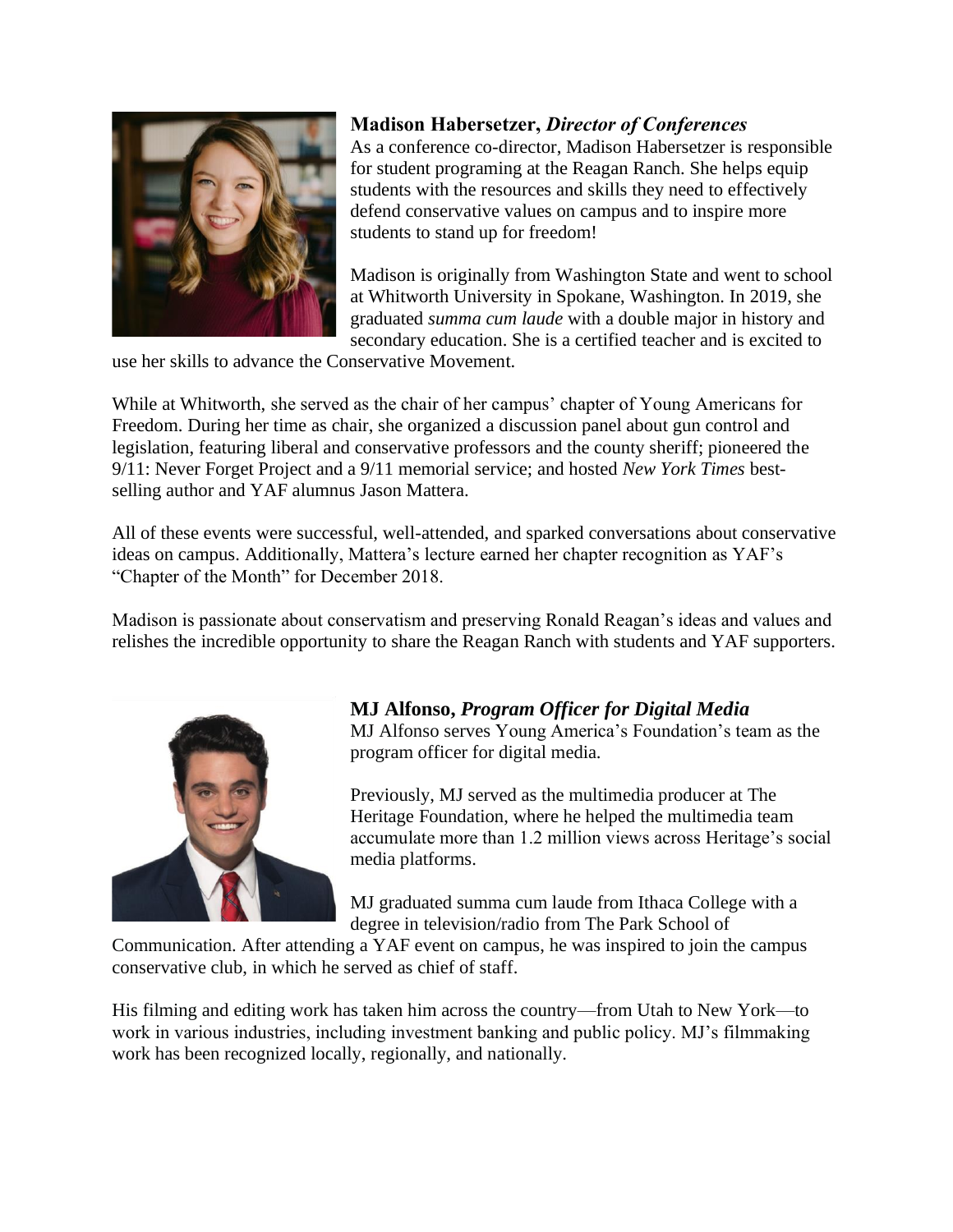

## **Kyle Ferrebee,** *Program Director of the Ronald Reagan Boyhood Home*

Kyle Ferrebee serves as the Ronald Reagan Boyhood Home Program Director. Through his position, Kyle oversees the Foundation's goals for preserving President Reagan's boyhood home and developing it into a premier presidential property and campus for inspiring young people through Reagan's ideas and values.

President Reagan's home will serve as a beachhead for YAF, helping reinforce YAF's role as the premiere institution in

motivating young people throughout the Midwest to stand proudly for America's founding values.

Previously Kyle served Young America's Foundation as the Executive Director of Young Americans for Freedom where he oversaw the development of Young America's Foundation's chapter and member affiliate, Young Americans for Freedom. He worked with hundreds of chapters on high schools and colleges campuses nationwide to help students advance conservative principles amongst their peers and within their community.

He graduated Magna Cum Laude with university honors from Wingate University where he studied business management and legal studies. During his time at Wingate, he founded the school's YAF chapter.

As YAF chairman, Kyle hosted multiple campus speakers and events and grew his newly founded chapter despite hostilities from administrative officials and fellow students. Kyle's YAF chapter received national attention when university officials decided to pull funding for the conservative organization's lecture featuring author Nonie Darwsh. This opened the door for the chapter to play a significant role in influencing many of the university's student organization and campus lecture policies.

After Black Lives Matter protests turned into deadly anti-police riots in the neighboring city of Charlotte, Kyle and his YAF chapter quickly organized a "Back the Blue" campaign to combat the growing anti-police sentiment at Wingate. Hundreds of students joined alongside Wingate University YAF in support of local law enforcement officers.

Kyle also organized the 9/11: Never Forget Project, Socialism Awareness Week, Freedom Week, and No More Che Day among many other projects.

Prior to joining the Young America's Foundation program team, Kyle served as a 2016 William and Berniece Grewcock Intern Scholar at YAF's national headquarters, and in the Heritage Foundation's Center for International Trade and Economics as part of their Young Leaders Program.

Kyle is proud to help young Americans advance conservatism throughout the Midwest and nationwide.